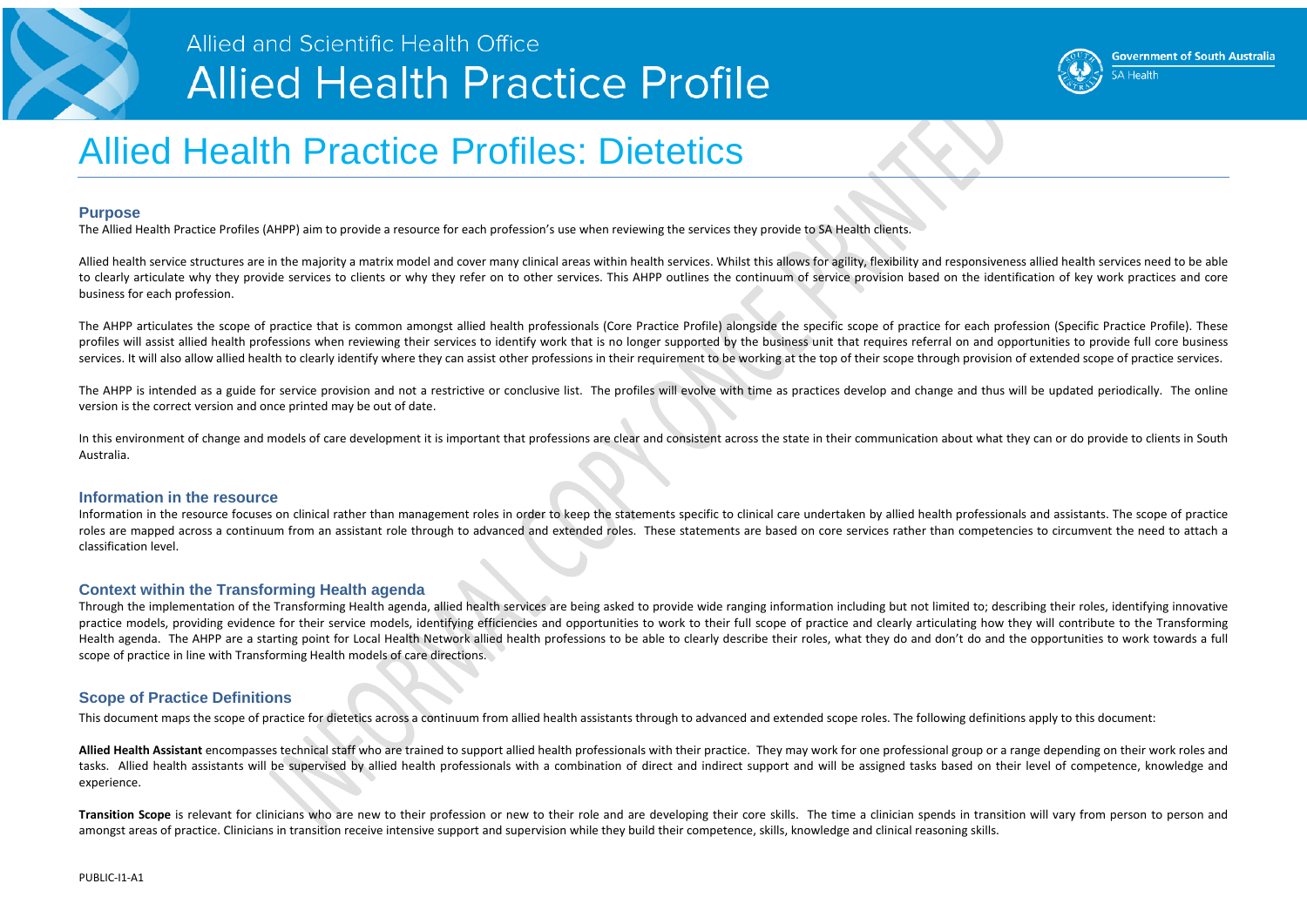<span id="page-1-0"></span>Consolidation Scope encompasses a degree of competence, experience and skill that allows the clinician to work relatively autonomously in their work role. They feel confident in their role, have the ability to support others in their skill development and demonstrate effective clinical reasoning and reflective practice relevant to that work role.

Advance Scope of Practice: is a level of practice characterised by an increase in clinical skills, reasoning, critical thinking, knowledge, experience and complexity of service provision so that the practitioner is an expert working within the scope of established contemporary practice<sup>[1](#page-1-0)</sup>

Extended Scope of Practice: is a level of practice which incorporates practice beyond the established, contemporary scope of practice. Competencies and training pathways for extended scope roles, for registered and self-regulating allied health professional groups, continue to be refined in South Australia<sup>1</sup>

Patient refers to service users who utilise allied health services. For the purpose of these profiles, patient includes client, consumer, service user, customer and other similar terms

l

 $1$  Scope of Practice Roles in SA Health Policy Directive.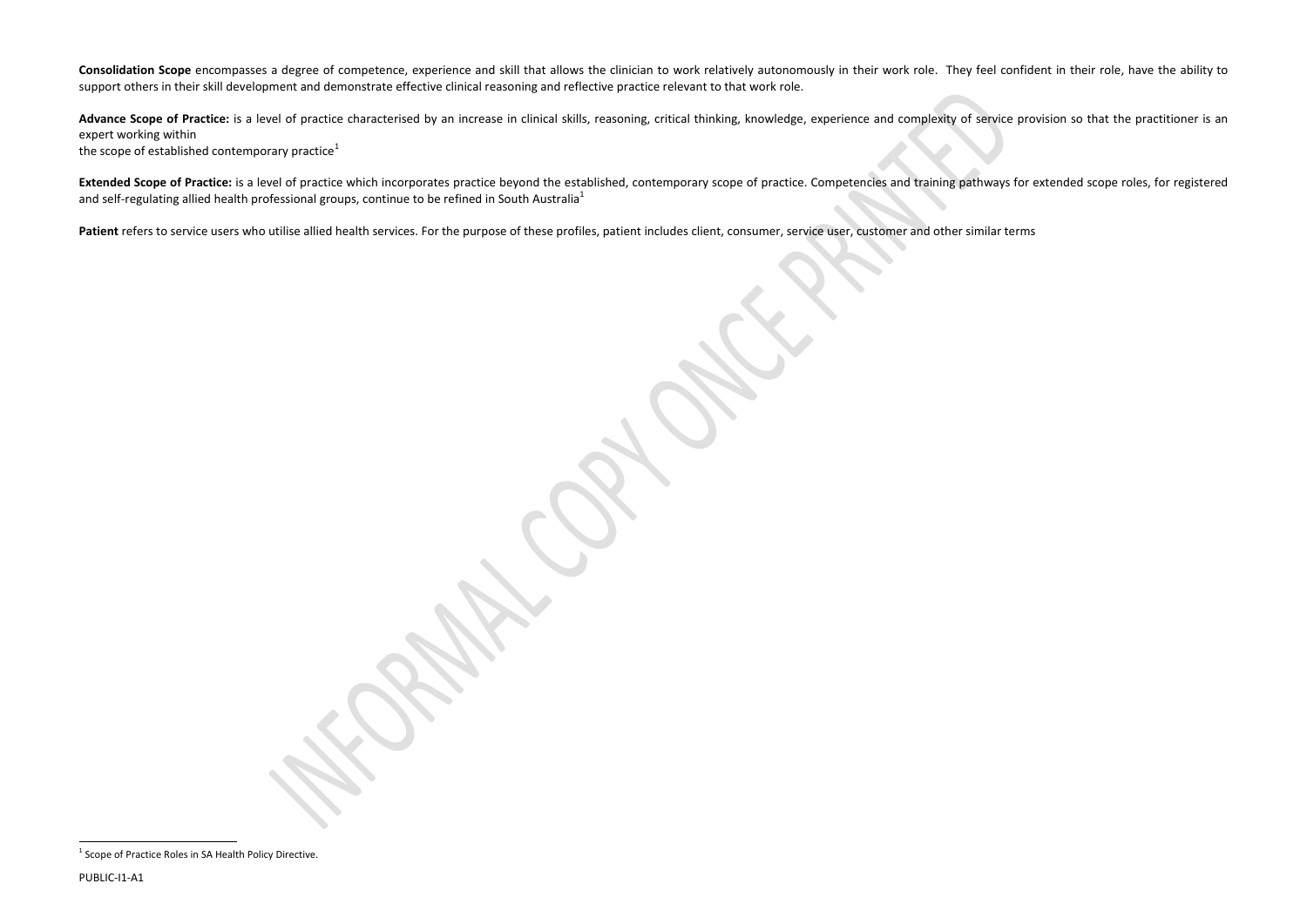# Allied Health Common Core Practice Profile<sup>[2](#page-2-0)</sup>

|                                             | <b>Allied Health Assistant</b>                                                                                                                                                                                                                                                                                                                                                                                                                                                         | <b>Transition Scope</b>                                                                                                                                                                                                                                                                                                                                                                                                                                                                                                                                                                                                                                                                                                        | <b>Consolidation Scope</b>                                                                                                                                                                                                                                                                                                                                                                                                                                             | <b>Advanced Scope</b>                                                                                                                                                                                                                                                                                                                                                | <b>Extended Scope</b>                                                                                                                        |
|---------------------------------------------|----------------------------------------------------------------------------------------------------------------------------------------------------------------------------------------------------------------------------------------------------------------------------------------------------------------------------------------------------------------------------------------------------------------------------------------------------------------------------------------|--------------------------------------------------------------------------------------------------------------------------------------------------------------------------------------------------------------------------------------------------------------------------------------------------------------------------------------------------------------------------------------------------------------------------------------------------------------------------------------------------------------------------------------------------------------------------------------------------------------------------------------------------------------------------------------------------------------------------------|------------------------------------------------------------------------------------------------------------------------------------------------------------------------------------------------------------------------------------------------------------------------------------------------------------------------------------------------------------------------------------------------------------------------------------------------------------------------|----------------------------------------------------------------------------------------------------------------------------------------------------------------------------------------------------------------------------------------------------------------------------------------------------------------------------------------------------------------------|----------------------------------------------------------------------------------------------------------------------------------------------|
| <b>Assessment</b>                           | Gathering of background information from<br>case notes/patient to support clinical<br>assessment<br>Gathering routine information from clients,<br>family and service providers<br>Assists AHPs with clinical assessments as<br>directed.<br>With appropriate competency based training,<br>conducts basic screening assessments.<br>Prepares assessment resources/equipment<br>for instrumental assessments and assists<br>AHPs with equipment operation.                             | Complex, comprehensive assessment of<br>patient needs relevant to clinical need with<br>supervision<br>Critically analyse assessment findings in<br>relation to clinical care needs and liaise with<br>team to set priorities and plans with<br>supervision<br>Making valid interpretations of assessment<br>findings based on sound clinical reasoning<br>Use of appropriate evidence based tools<br>Undertakes assessments in order to plan for<br>therapy goals, ongoing care needs, potential<br>to regain independence and suitability for<br>rehabilitation or suitable early intervention<br>approaches<br>Is an active member of the Multi-disciplinary<br>team in assessment, goal planning and<br>discharge planning | Complex, comprehensive assessment of<br>patient needs relevant to clinical need<br>Critically analyse assessment findings in<br>relation to clinical care needs and liaise with<br>team to set priorities and plans<br>Application of a wide range of assessment<br>and therapeutic interventions to clients with<br>complex needs<br>Reviewing and incorporating relevant<br>evidence and/or accepted best practice into<br>the assessment and management of patients | Specialised assessment of<br>patients                                                                                                                                                                                                                                                                                                                                | Highly complex and specialised<br>clinical assessment, may take on<br>roles of other professional<br>groups relevant to area of<br>specialty |
| Case<br>management/<br>Care<br>coordination | Assisting with the making of appointments<br>and liaison with other community agencies.<br>Arranging client appointments, making routine<br>reminder calls and following up patient non-<br>attendances as appropriate<br>Monitor patients who are stable and awaiting<br>service provision and provide updates and<br>information as it becomes available<br>Monitor patients in community settings and<br>provide updated information to allied health<br>professionals as available | Actively contribute to ward rounds and/or<br>clinical meetings<br>Contribute to multidisciplinary problem solving<br>Effective communication with patients, carers,<br>and relevant other personnel involved in<br>patient care to facilitate improved health and<br>discharge outcomes<br>Contributes to case management processes<br>providing information based on outcome of<br>comprehensive assessment in conjunction<br>with input from patient, family, carers,<br>multidisciplinary team and service providers                                                                                                                                                                                                        | Manages complex case coordination<br>Liaising with other Health Professionals on<br>matters relating to patient care by<br>communicating with the relevant staff and<br>relevant others, as necessary, to ensure<br>patient assessment and treatment by clinician<br>is coordinated and appropriate                                                                                                                                                                    | Coordinates care of highly<br>complex patient groups<br>Coordinates case coordination<br>over multiple services in highly<br>complex and volatile<br>client/clinical environments                                                                                                                                                                                    |                                                                                                                                              |
| Intervention                                | Assisting with, and participating in group and<br>individual intervention programs.<br>Assisting with inpatient & outpatient services.<br>Preparing and maintaining therapy<br>rooms/materials and packing up/cleaning<br>therapy rooms/resources as required<br>Carrying out of predetermined programs with<br>patients with direct/indirect supervision<br>Preparing patients for therapy                                                                                            | Complex, multifaceted interventions across a<br>range of clinical areas based on clinical need<br>with supervision<br>Run preprogramed therapy groups for<br>patients in conjunction with other team<br>members or with indirect supervision<br>Goal setting with patients and carers to<br>ascertain therapy priorities and methods<br>Delegating appropriate tasks to assistants<br>ensuring that dedicated tasks are performed                                                                                                                                                                                                                                                                                              | Treatment planning for intervention/support<br>services based on comprehensive<br>assessment<br>Specialised, complex, multifaceted<br>interventions using evidence based practice                                                                                                                                                                                                                                                                                      | Undertakes evidence based<br>practice reviews and critical<br>analysis to determine best<br>practice for a given specialised<br>area or generalist team<br>Provides direction in regards to<br>intervention strategies, practices<br>and evidence for an allied health<br>department or specialised area<br>Developing new intervention<br>methods based on evidence |                                                                                                                                              |

<span id="page-2-0"></span>**START START** 

l

 $^2$  All Allied Health Professionals will include these core services in their role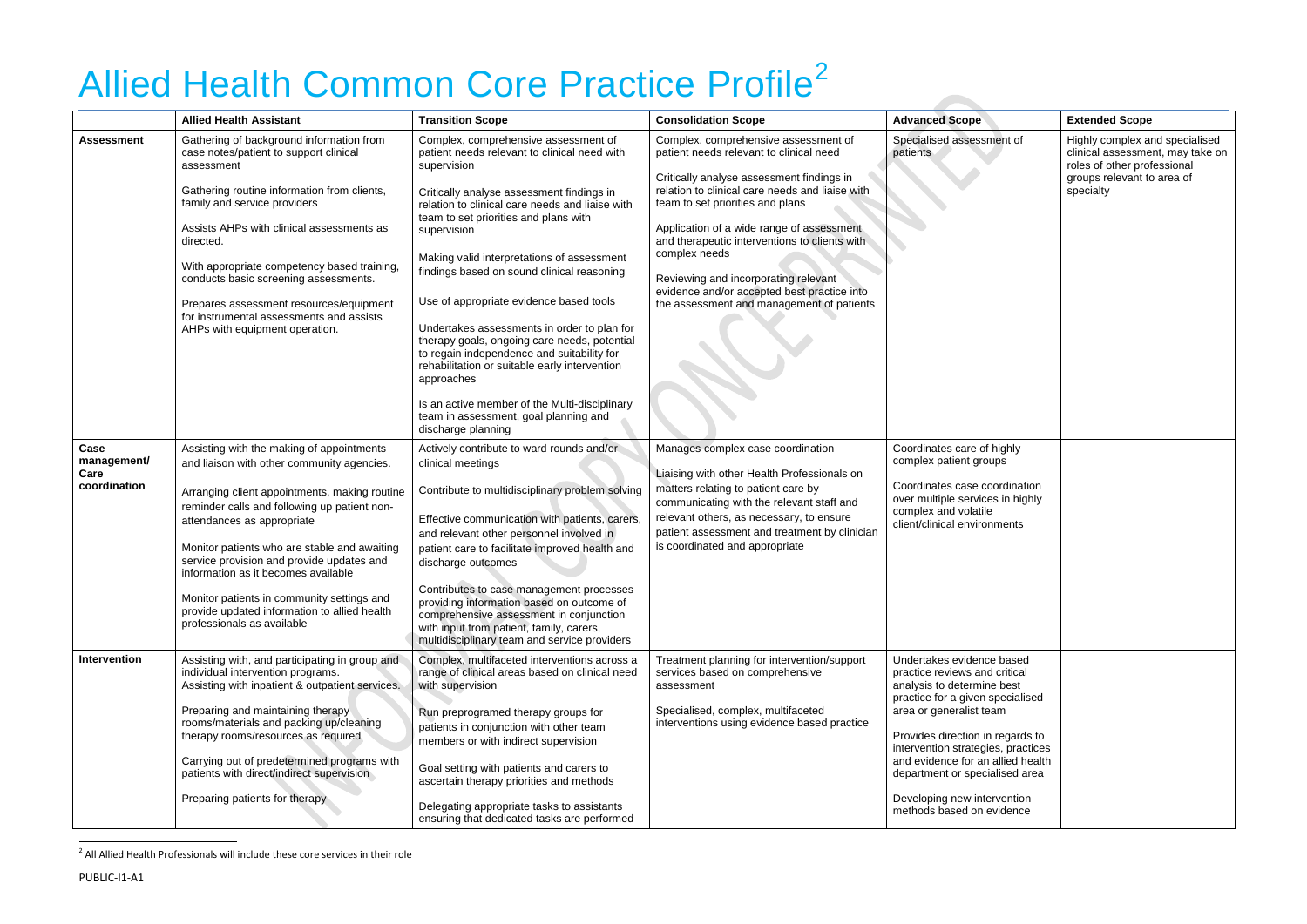|                                              | Monitoring patients response to intervention<br>and modifying to a limited extend to meet<br>patients level of function<br>Liaising with clinicians regarding patient<br>progress and their response to interventions<br>Making of therapy resources<br>Preparing therapy services, rooms,<br>resources, etc.<br>Escorting and/or organising transport for<br>patients to/from therapy areas | safely and effectively<br>Sets therapy goals and implements<br>appropriate management/therapy, counselling<br>and education to patients and carers with<br>non-complex needs.<br>Provides programs for AHAs                                                                                                                                                                                                                                                                                                                                                                                                                                                                                                                                                |                                                                                                                                                                                                                                                                                         | based practice, technology,<br>patient needs and available<br>resources                                                         |
|----------------------------------------------|----------------------------------------------------------------------------------------------------------------------------------------------------------------------------------------------------------------------------------------------------------------------------------------------------------------------------------------------------------------------------------------------|------------------------------------------------------------------------------------------------------------------------------------------------------------------------------------------------------------------------------------------------------------------------------------------------------------------------------------------------------------------------------------------------------------------------------------------------------------------------------------------------------------------------------------------------------------------------------------------------------------------------------------------------------------------------------------------------------------------------------------------------------------|-----------------------------------------------------------------------------------------------------------------------------------------------------------------------------------------------------------------------------------------------------------------------------------------|---------------------------------------------------------------------------------------------------------------------------------|
| Interdisciplinary<br>care                    | Articulate role in interdisciplinary team and<br>assist as required                                                                                                                                                                                                                                                                                                                          | Articulate role within interdisciplinary team<br>Seek support from senior members of team<br>as required<br>Working collaboratively with members of<br>other disciplines within the hospital or<br>community setting<br>Contribute effectively to interdisciplinary team<br>planning regarding care and treatment of<br>client<br>Attending and actively participating in ward<br>rounds and/or client meetings                                                                                                                                                                                                                                                                                                                                            | Participate in interdisciplinary clinical and<br>planning activities                                                                                                                                                                                                                    |                                                                                                                                 |
| <b>Service</b><br>provision/<br>Coordination | Disseminating information to patients<br>Sending/receiving referrals completed by<br>clinician<br>Following up on support services on request<br>Maintains patient appointment scheduling<br>including associated booking system<br>requirements, transport etc.                                                                                                                             | Managing complex needs of patients, carers<br>and families as relevant to caseload with<br>support<br>Identifying required support services<br>Making referrals to support services<br>Contacting support services and other<br>systems to coordinate and collaborate<br>regarding service provision<br>Ensuring appropriate clinical handover for<br>patients being transferred to the care of other<br>professionals using appropriate tools and<br>guidelines relevant to organisation.<br>Advising and liaising with external<br>organisations which may require exchange of<br>information on patients to ensure appropriate<br>care of patients by a variety of communication<br>processes involving professionals, family<br>and/or relevant others | Managing complex needs of patients, carers<br>and families as relevant to caseload<br>Manages discipline staff resourcing, goods<br>and services to ensure service needs are met<br>which ensure optimal outcomes for patients,<br>carers and families, other<br>consumers/stakeholders | Developing service delivery<br>models/services/clinics based on<br>unmet need<br>Evaluating service delivery<br>models/services |
| <b>Advocating</b>                            |                                                                                                                                                                                                                                                                                                                                                                                              | Provides an integrated approach to patient<br>management through counselling, discussion,<br>educating and training patients, families,<br>carers and staff in specific techniques to be<br>followed                                                                                                                                                                                                                                                                                                                                                                                                                                                                                                                                                       | Advocating for clients and their family within<br>the hospital and when referring to community<br>services and other agencies<br>Encouraging the active participation of<br>patients and their families/ carers in their                                                                |                                                                                                                                 |

| echnology,<br>d available       |  |
|---------------------------------|--|
| $\overline{\phantom{a}}$        |  |
|                                 |  |
|                                 |  |
|                                 |  |
|                                 |  |
|                                 |  |
|                                 |  |
|                                 |  |
| ce delivery<br>clinics based on |  |
| e delivery                      |  |
|                                 |  |
|                                 |  |
|                                 |  |
|                                 |  |
|                                 |  |
|                                 |  |
|                                 |  |
|                                 |  |
|                                 |  |
|                                 |  |
|                                 |  |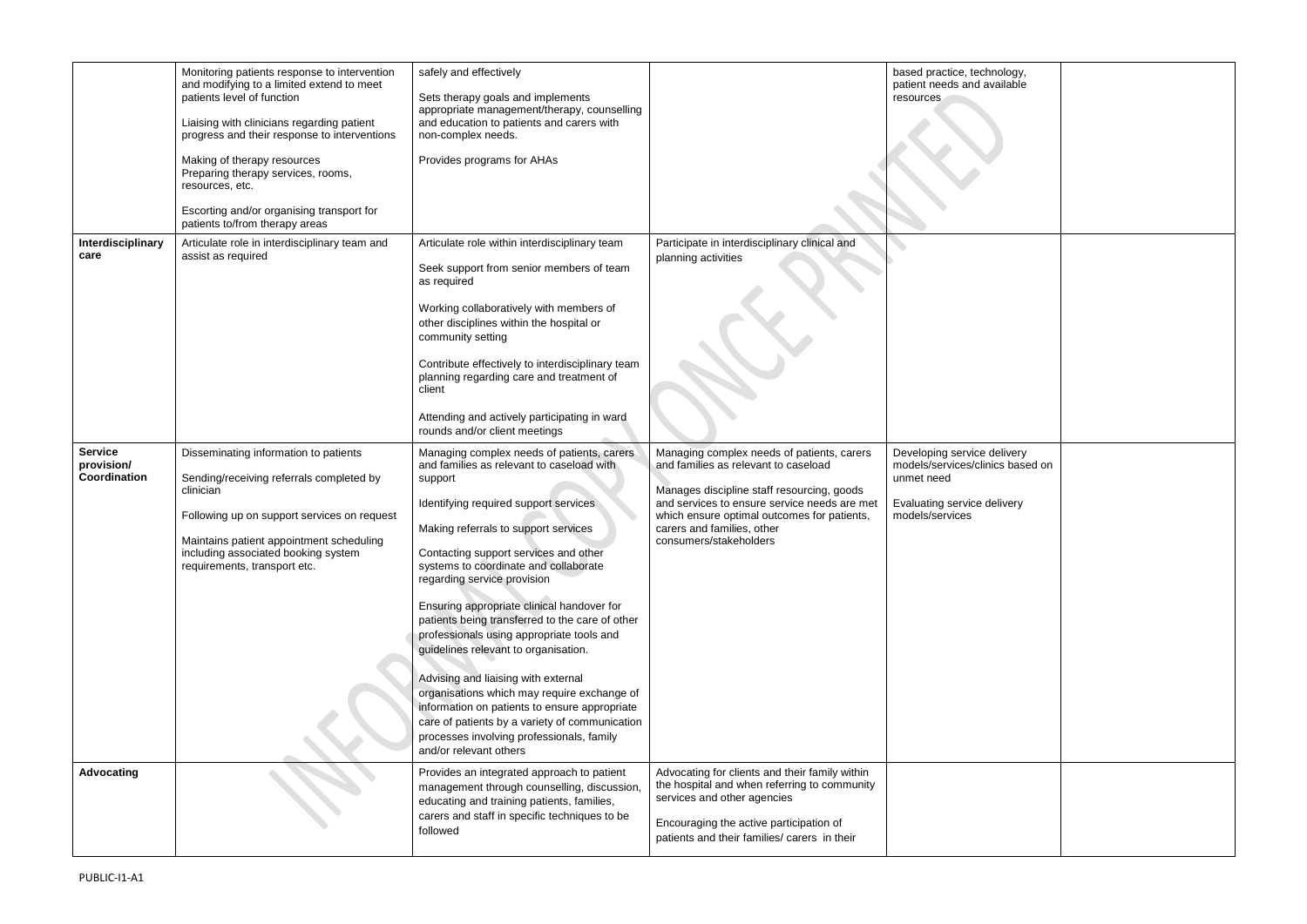|                                |                                                                                                                                                                                                                                                                                                                                                                                                                                     | Liaises with families/carers, other health<br>service staff and relevant community service<br>agencies with regards to assessment findings<br>and recommended management plans<br>Advocates for clients and their family in order<br>to access appropriate ongoing management<br>e.g. referral to community services and<br>agencies                                                   | assessment and treatment, enabling them to<br>achieve the optimal level of independence<br>Implements new initiatives which improve<br>outcomes for patients, families and / or<br>community, involving consumers in<br>consultation and development of relevant<br>policies and procedures |                                                                                                                                                                                                                                                                         |
|--------------------------------|-------------------------------------------------------------------------------------------------------------------------------------------------------------------------------------------------------------------------------------------------------------------------------------------------------------------------------------------------------------------------------------------------------------------------------------|----------------------------------------------------------------------------------------------------------------------------------------------------------------------------------------------------------------------------------------------------------------------------------------------------------------------------------------------------------------------------------------|---------------------------------------------------------------------------------------------------------------------------------------------------------------------------------------------------------------------------------------------------------------------------------------------|-------------------------------------------------------------------------------------------------------------------------------------------------------------------------------------------------------------------------------------------------------------------------|
| <b>Discharge</b><br>planning   | Delivering resources or information to patients<br>Giving routine information about services in<br>the community                                                                                                                                                                                                                                                                                                                    | Makes referrals to external service providers<br>and coordinates care for discharge<br>Referrals are accepted and responded to by<br>community agencies<br>Ensures relevant and appropriate clinical<br>handover and completion of appropriate<br>discharge documentation<br>Contacts support services to coordinate<br>service provision<br>Contributes to complex discharge planning | Leads complex discharge planning                                                                                                                                                                                                                                                            | Applies expert clinical knowledge<br>in regards patient care to ensure<br>safe and sustainable discharge<br>across a range of highly complex<br>patient needs                                                                                                           |
| <b>Documentation</b>           | Assisting the inpatient staff by helping to<br>prepare documentation and supportive<br>resource information<br>Documentation in medical records, and<br>written and verbal reporting on intervention<br>Document service provision/education/<br>resources/ equipment provided to patients<br>Documents clinical handover to other care<br>providers using established systems<br>Adheres to minimum standards for<br>documentation | Documented evidence of intervention in case<br>notes<br>Document assessment findings, intervention<br>outcomes, discharge plans, family/carer<br>needs/concerns, ongoing needs and potential<br>barriers for discharge/recovery                                                                                                                                                        | Provision of high quality written<br>reports/assessment to be included in case<br>notes<br>Completes appropriate documentation as per<br>allied health, discipline and service guidelines                                                                                                   | Writes proformas, guidelines and<br>standards for documentation<br>Support staff with complex<br>documentation needs<br>Document data, patient<br>outcomes, discharge planning<br>outcomes, barriers to discharge<br>etc. for management or hospital<br>wide committees |
| <b>Supervision</b>             | Participates in direct and indirect supervision<br>activities                                                                                                                                                                                                                                                                                                                                                                       | Participate in supervision, performance<br>appraisal, professional development, clinical<br>reflection<br>Supervise students as appropriate<br>Seeking guidance and supervision from<br>experienced staff when more complex<br>problem solving, professional decision<br>making and practice skills are required                                                                       | Participate in supervision, performance<br>appraisal, professional development, clinical<br>reflection<br>Supervise students and clinical staff as<br>required<br>Provide professional supervision and<br>management to clinicians within team                                              | Participate in supervision,<br>performance appraisal,<br>professional development,<br>clinical reflection<br>Supervise supervisors<br>Coordinate and supervise<br>student supervision program<br>Conduct performance appraisals                                         |
| Quality<br>assurance<br>/ Risk | Collection and analysis of data to provide<br>information on patient progress or services<br>Participation in team quality activities,<br>research and evaluation<br>maintaining required statistics,<br>recording accurate and timely workload data                                                                                                                                                                                | Participating in quality improvement activities,<br>research and performance enhancement<br>programs<br>Contributing to the development of<br>departmental and organisational procedures<br>and policies                                                                                                                                                                               | Participate in quality management, quality<br>assurance and risk management activities<br>Contribute to service development<br>Encourage and foster positive culture and<br>safe work environment                                                                                           | Develop and implement quality,<br>risk management projects and<br>monitor quality of service<br>provision<br>Develop and maintain an<br>appropriate system of referral<br>and work allocation ensuring                                                                  |

| ical knowledge<br>care to ensure<br>ble discharge<br>highly complex   |  |
|-----------------------------------------------------------------------|--|
| guidelines and<br><i><b>imentation</b></i>                            |  |
| complex<br>eds                                                        |  |
| atient<br>ge planning <sup>.</sup><br>to discharge<br>ent or hospital |  |
| ervision,<br>aisal,                                                   |  |
| opment,                                                               |  |
| sors                                                                  |  |
| ipervise<br>n program                                                 |  |
| nce appraisals                                                        |  |
| ement quality,<br>projects and<br>service                             |  |
| tain an<br>n of referral<br>n ensuring                                |  |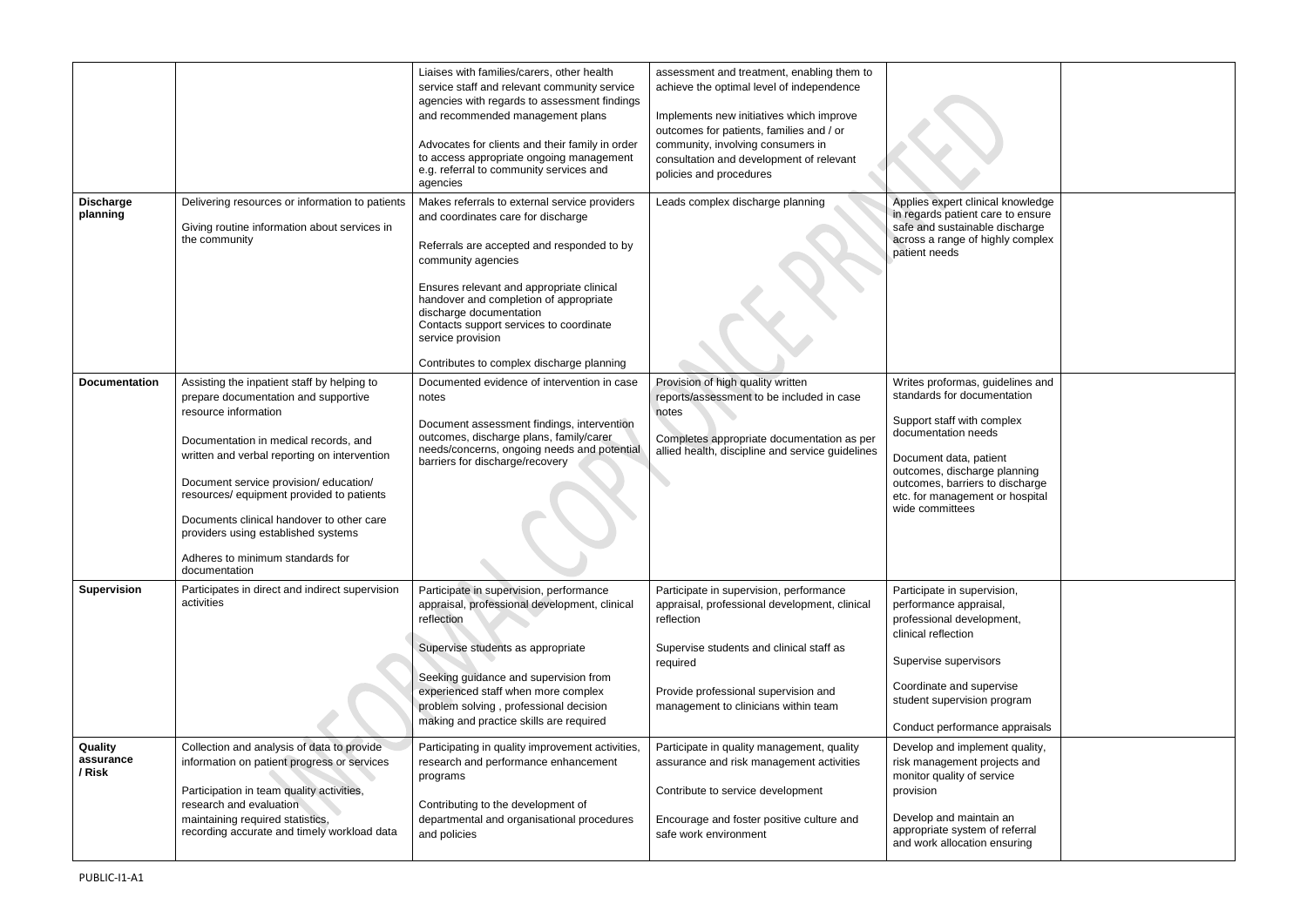|                                    | Develops resources e.g. handouts                                                                                                                                                                                                                                                                                                                                                                                                                                                      | Actively promote contribution of allied health<br>staff to the delivery of high quality health care<br>Contribute to service development and<br>planning<br>Evaluate own practice                                                                                                                                        | Work in collaboration with other health<br>professionals to achieve optimal client<br>outcomes<br>Develop and foster a culturally appropriate,<br>respectful and safe work place                                                                                                                                                                        | equitable distribution of workload<br>within the team<br>Developing and maintaining<br>team priority setting<br>Monitoring workloads and<br>practice standards through<br>regular supervision<br>Represent team/service at<br>working parties/committees as<br>required<br>Conducting relevant research<br>and promulgating the results<br>Leading and supporting team<br>members in conducting research<br>and evaluation activities |                                                                                                     |
|------------------------------------|---------------------------------------------------------------------------------------------------------------------------------------------------------------------------------------------------------------------------------------------------------------------------------------------------------------------------------------------------------------------------------------------------------------------------------------------------------------------------------------|--------------------------------------------------------------------------------------------------------------------------------------------------------------------------------------------------------------------------------------------------------------------------------------------------------------------------|---------------------------------------------------------------------------------------------------------------------------------------------------------------------------------------------------------------------------------------------------------------------------------------------------------------------------------------------------------|---------------------------------------------------------------------------------------------------------------------------------------------------------------------------------------------------------------------------------------------------------------------------------------------------------------------------------------------------------------------------------------------------------------------------------------|-----------------------------------------------------------------------------------------------------|
| Professional<br><b>Development</b> | Maintaining and developing knowledge and<br>skills in relation to position requirements<br>Undertakes Credentialing / competency<br>training for advanced AHA roles e.g. swallow<br>screening.                                                                                                                                                                                                                                                                                        | Maintaining and developing clinical and<br>professional knowledge and skills<br>Participating in departmental and<br>organisational professional development<br>programs<br>Complete annual professional plan and<br>training as required to maintain<br>registration/professional association<br>membership as required | Professional development undertaken and<br>where relevant, current approaches are<br>integrated into clinical practice<br>Understand and identify professional<br>strengths, limitations and challenges<br>Complete annual professional plan and<br>training as required to maintain<br>registration/professional association<br>membership as required |                                                                                                                                                                                                                                                                                                                                                                                                                                       |                                                                                                     |
| <b>Education/</b><br>Research      | Support group work planning and<br>interventions<br>Prepare for education sessions as directed by<br>clinician<br>Provide research support to implement<br>research projects such as collection of data                                                                                                                                                                                                                                                                               | Contribute under direct supervision to<br>development of research proposal<br>Conduct literature reviews to support<br>research proposal<br>Collection and collation of data<br>Run pre-prepared education sessions for<br>patients and their families/community<br>members/staff                                        | Develop a research proposal and implement<br>with direct support<br>Conduct research into current practice<br>standards<br>Run education sessions/clinics/presentations<br>on a range of topics relevant to clinical<br>expertise for staff, consumers, community<br>groups, students                                                                   | Provide education to other health<br>professionals in relation to<br>advanced roles and tasks<br>Developing an education<br>strategy for a local health<br>network or department<br>Lead research projects requiring<br>ethics approval, organisational<br>support or specialised research<br>skills                                                                                                                                  | Provide education to other health<br>professionals in relation to<br>extended scope roles and tasks |
| Equipment<br><b>Provision</b>      | Maintains equipment required for services<br>Assists therapists in the issue and adjustment<br>of equipment/aids for patients<br>Assists clinicians in operation of equipment<br>for instrumental assessment.<br>Cleans and maintains clinical equipment.<br>Key equipment reprocessing including<br>cleaning and high level disinfection of clinical<br>equipment with appropriate training.<br>Assists with ordering and supply of patient<br>equipment and general clinic supplies |                                                                                                                                                                                                                                                                                                                          |                                                                                                                                                                                                                                                                                                                                                         |                                                                                                                                                                                                                                                                                                                                                                                                                                       |                                                                                                     |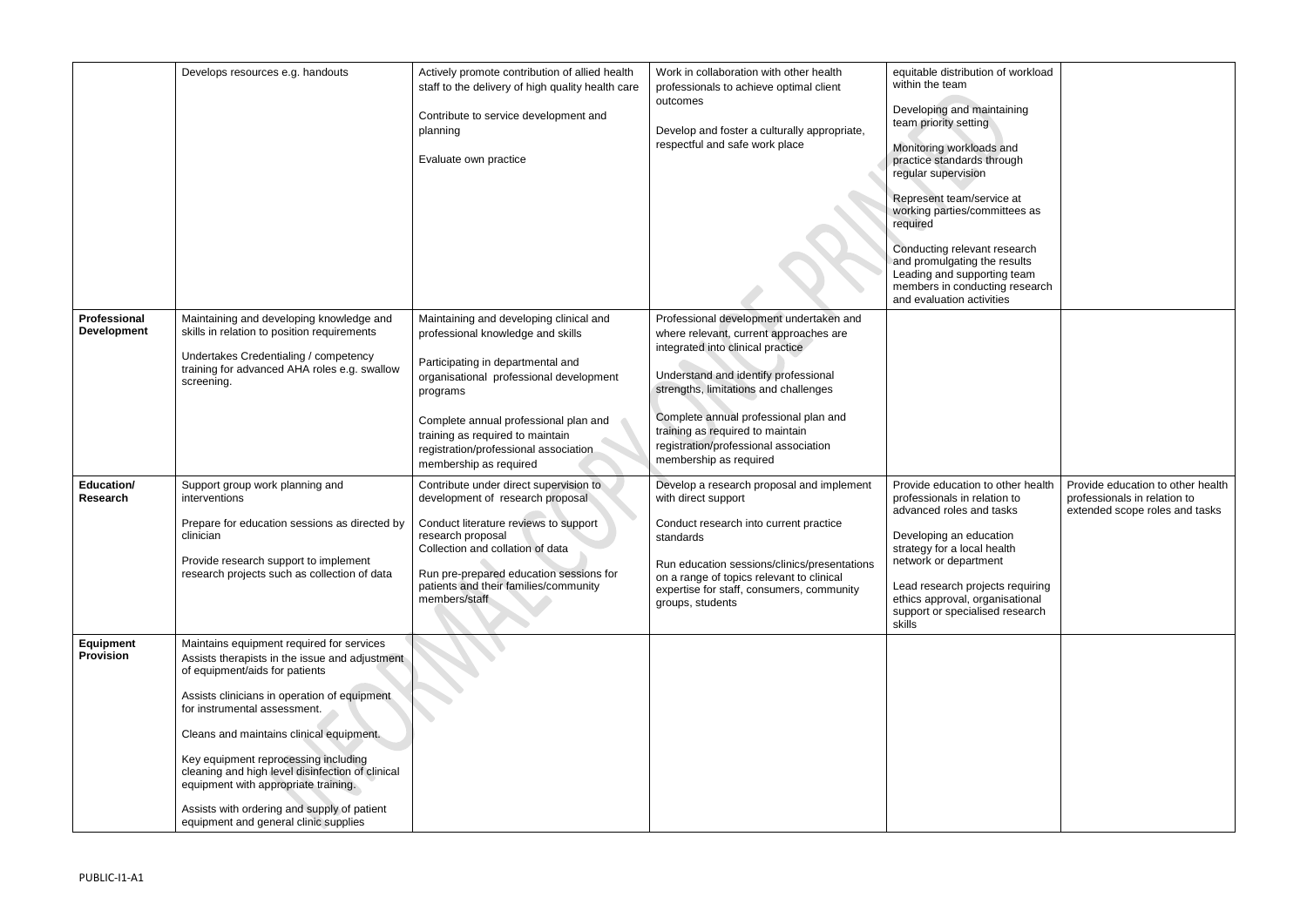# <span id="page-6-0"></span>Dietetics Specific Practice Profile<sup>[3](#page-6-0)</sup>

Dietitians are responsible for assessing and treating dietary needs in patients to ensure their nutritional needs are met. Dietitians also support the nutritional and dietary needs of patients with issues relating to weight, digestion, chronic disease, growth, medical issues or surgical interventions. They provide education about diet, dietary supplements, enteral feeding and energy requirements. Dietitians may work with individuals or groups providing clinical or health promotion services. They also support kitchen services in the provision of organisation wide diets and dietary needs.

| <b>Dietetics</b>                                         | <b>Allied Health Assistant</b>                                                                                                                                 | <b>Transition Scope</b>                                                                                                                                                                                                                                                    | <b>Consolidation Scope</b>                                                                                                                                                                                                                                                                                                                                                                                                                                                     | <b>Advanced Scope</b>                                                                                                                                                                                                                                                                                                                                                                                                                                     | <b>Extended Scope</b>                                                            |
|----------------------------------------------------------|----------------------------------------------------------------------------------------------------------------------------------------------------------------|----------------------------------------------------------------------------------------------------------------------------------------------------------------------------------------------------------------------------------------------------------------------------|--------------------------------------------------------------------------------------------------------------------------------------------------------------------------------------------------------------------------------------------------------------------------------------------------------------------------------------------------------------------------------------------------------------------------------------------------------------------------------|-----------------------------------------------------------------------------------------------------------------------------------------------------------------------------------------------------------------------------------------------------------------------------------------------------------------------------------------------------------------------------------------------------------------------------------------------------------|----------------------------------------------------------------------------------|
| <b>Assessment</b>                                        | Assisting dietitians with nutrition<br>screening and other clinical<br>assessments                                                                             | Provide timely nutrition assessment, diagnosis<br>and prognosis to inpatients and outpatients with<br>direct/indirect supervision                                                                                                                                          | Comprehensive nutrition assessment, diagnosis and<br>prognosis utilising evidence based assessment for<br>specialty clinical areas<br>Application of a wide range of assessment and<br>therapeutic interventions to clients with complex<br>needs<br>Critically analyse nutritional issues in relation to<br>clinical care needs and liaise with team to set<br>priorities and plans                                                                                           | Assessment of highly complex<br>nutritional issues<br>EG.ICCU/ ICU muscle measurements<br>o                                                                                                                                                                                                                                                                                                                                                               | Assessment of gastrostomy<br>tubes & stoma sites<br>Assessment of Insulin regime |
| Case<br>management/<br>Care<br>coordination              |                                                                                                                                                                |                                                                                                                                                                                                                                                                            | Case management role may be undertaken within<br>the multidisciplinary team in relation to complex<br>patients in the community or acute setting especially<br>those with nutritional issues                                                                                                                                                                                                                                                                                   |                                                                                                                                                                                                                                                                                                                                                                                                                                                           |                                                                                  |
| Intervention                                             |                                                                                                                                                                |                                                                                                                                                                                                                                                                            |                                                                                                                                                                                                                                                                                                                                                                                                                                                                                |                                                                                                                                                                                                                                                                                                                                                                                                                                                           |                                                                                  |
| Specialised<br>therapeutic<br>diets / enteral<br>feeding | Preparing enteral<br>feeds/therapeutic diets as<br>directed by dietitian                                                                                       | Provide appropriate specialised therapeutic diets<br>and formula for individual patient care through<br>liaison with food services with accurate<br>calculation of enteral and infant formula recipes<br>and input into quality programs to ensure<br>accuracy and safety. | Provide appropriate specialised therapeutic diets<br>and formula for individual patient care through<br>liaison with food services with accurate calculation<br>of enteral and infant formula recipes and input into<br>quality programs to ensure accuracy and safety<br>Contribute to the development and review of<br>operational guidelines and procedures particularly<br>for the preparation of infant formula, processing of<br>expressed breast milk and special diets | Provide appropriate specialised<br>therapeutic diets and formula as<br>required for patient care through<br>developing and reviewing food services<br>ordering processes                                                                                                                                                                                                                                                                                  | Insertion of NGT<br>Replacement of gastrostomy<br>tubes                          |
| Nutritional<br>counselling<br>and support                | Giving patients routine resources<br>and education materials<br>Responding to general/patient<br>enquiries and provide accurate<br>and appropriate information | Provide appropriate nutritional care, education<br>and support for both inpatients and outpatients<br>and their carers with direct/indirect supervision                                                                                                                    | Provide appropriate nutritional care, education and<br>support for both inpatients and outpatients and<br>carers                                                                                                                                                                                                                                                                                                                                                               |                                                                                                                                                                                                                                                                                                                                                                                                                                                           | Education on insulin<br>adjustments                                              |
| <b>Service</b><br>provision/<br>Coordination             |                                                                                                                                                                |                                                                                                                                                                                                                                                                            |                                                                                                                                                                                                                                                                                                                                                                                                                                                                                | Nutrition input into allocated specialist<br>health care teams at a level of<br>professional independence through<br>appropriate nutritional care, education<br>and support for both inpatients and<br>outpatients<br>Providing advice to managers/others<br>on professional service delivery<br>development, practice and redesign in<br>response to demand and patient needs<br>Working with highly complex patients<br>requiring extraordinary support | Gastrostomy management                                                           |

<sup>&</sup>lt;sup>3</sup> Specific dietetic roles will provide a range of these core services

l